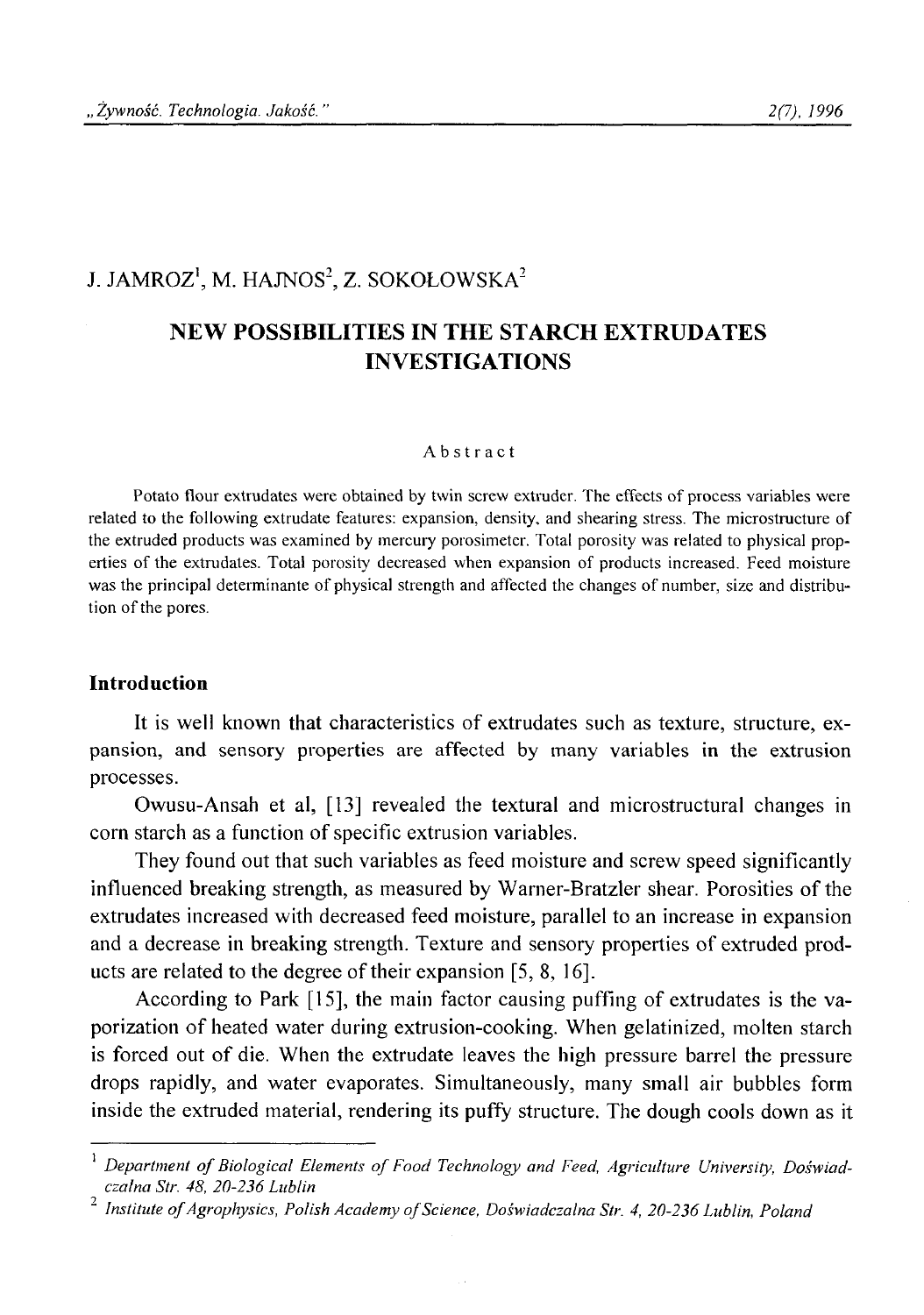looses the latent heat with steam and heat transfer with the air. In the course of cooling the material becoms firmer, less plastic and solidifies.

On further cooling bubbles collapse and shrinkage of the puffed, sponge-like, structure takes place. The product looses its plasticity and elasticity. Extrudates of various expansion ratio differed in the size, number and distribution of the air pockets [6,11].

Scanning electron microscope and appearence examination have been used to examine the microstructure of extrudates [2, 6, 18]. However, the quantitative characteristics of various pores of extrudates is difficult to perform by common laboratory methods. The study of internal porosity of biological material by mercury porosimeter is known [7, 17].

In this study the mercury porosimeter was used for examination of the microstructure of extrudates. Some relations between physical properties of potato flour extrudates and their microstructure were found.

## **Materials and methods**

#### *Samples*

The samples of commercial potato starch were used (PN-93/A-74710). Approximate analysis gave 0.26 % of ash, 0.02 % of protein  $(N.6,25)$ , 0.03 % of fat and 19.5 % of moisture.

## *Extrusion*

Extrusion was carried out in a Polish S 9/5 industrial twin screw extruder, described by Mościcki [12], Barrel temperature was differentiated over the length of the barrel from feed to die as follows:

sample  $1 - 80 - 120 - 150 - 170 - 100$ , sample  $2 - 80 - 110 - 140 - 160 - 100$ °C.

Feed moisture content was adjusted to 10.5 %, or 19.5 % (d.b.). The moisture 10.5 %, (d.b.) was achieved by air-drying of native starch.

### *Expansion*

The expansion ratio was defined as the ratio of the diameter of the extrudate and the diameter of the die (expansion ratio = diameter of product/diameter of the opening). An average of 10 determinations was obtained.

The diameters of air-dried extrudates of each sample were measured with verrnier caliper to the nearest 0.05 mm.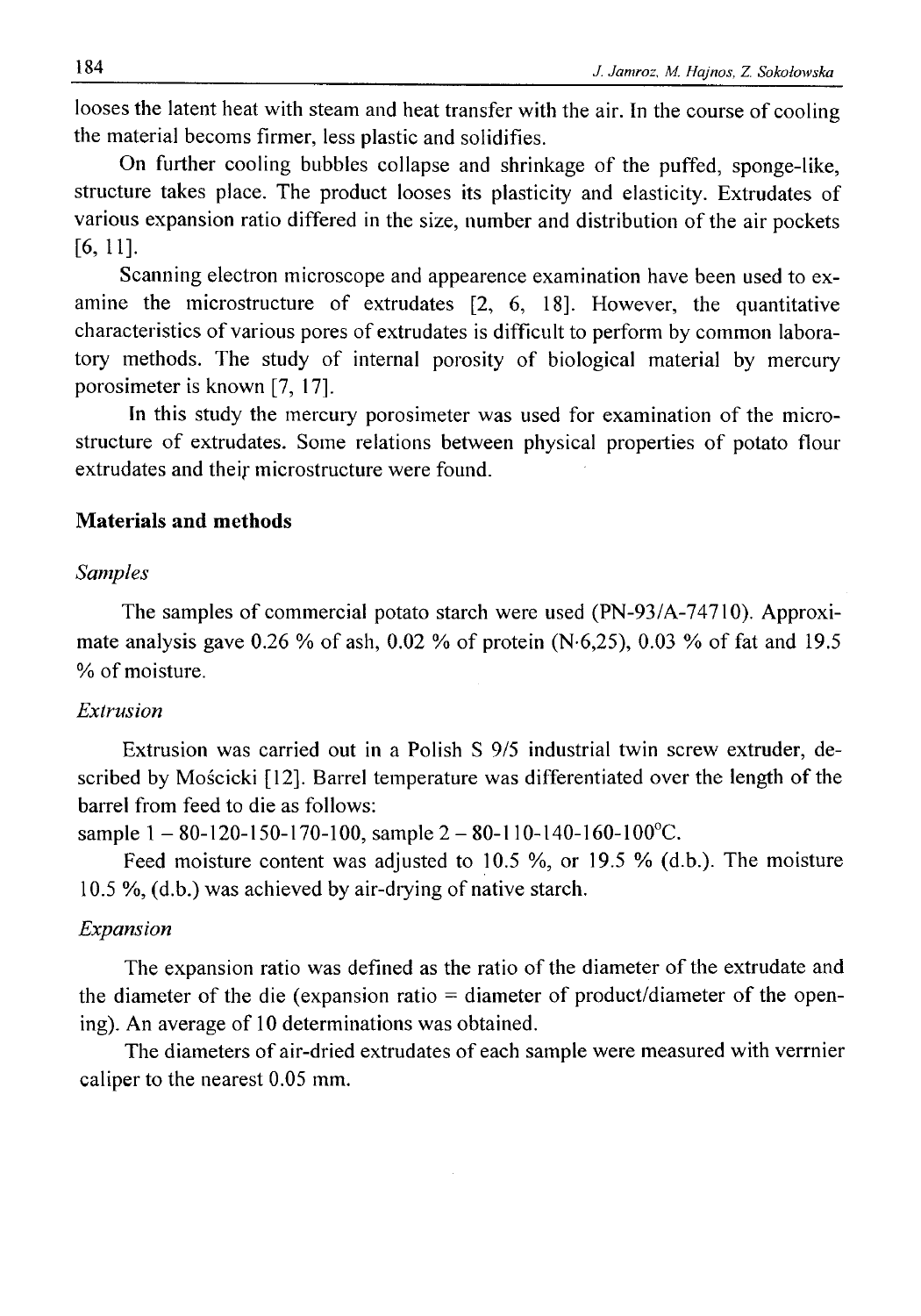## *Density*

Ten measurements of the extrudate stick per extrusion duplicate were carried out. Density of extrudate in  $kg/m<sup>3</sup>$  was avaiable from Eq. (1):

$$
\zeta = \frac{m}{\Pi r^2 l} \tag{1}
$$

where: r - radius, 1 - length, m - weight

# *Shearing stress*

A shear test was run with Instron type 4302 to determine the texture of starch extrudates. The shear stress  $(N/cm<sup>2</sup>)$  was calculated by dividing shear by the crosssectional area of extrudate. Averages of 10 readings were taken.

#### *Mercury porosimetry*

Estimation of the porosity with the mercury porosimetry was based on the assumption, than the liquid which does not wet the surface, cannot penetrate the pores of the surface. It is likely sofely after applying a pressure. At relatively low pressure, big pores are filled, and at higher pressure - smaller pores are available for the liquid. The external pressure is a function of the size of the pores. The size of the pores is related to the pressure, assuming the cylindrical pore model (the Washburn equation (2) [19]):

$$
P = -2\delta \cos \theta / r \tag{2}
$$

where: P - external pressure,  $r -$  cylinder radius,  $\delta$  - mercury surface tension,

 $\Theta$  – wetting angle in the system : solid surface – mercury.

The radius derived from that equation, so-called equivalent radius, corresponds to the radius of the ideal capillary, because pores in natural materials have irregular shape.

The Olsen scheme can be useful for porosimetric measurements of the volume of pores and solid body:

| Solid body particles | Pores inaccessible to | Pores filled with   | Pores filled with  |  |
|----------------------|-----------------------|---------------------|--------------------|--|
|                      | mercury at max.       | mercury during po-  | mercury at initial |  |
|                      | porosimeter pressure  | rosimetric analysis | pressure           |  |
| $m/\zeta$            |                       | max                 | $\alpha$           |  |
|                      |                       |                     |                    |  |

The Olson equation (3), allows to measure the volume of pores beyond the range available for the mercury porosimetry:

$$
V_b = V_o - V_{max} - m/\zeta
$$
 (3)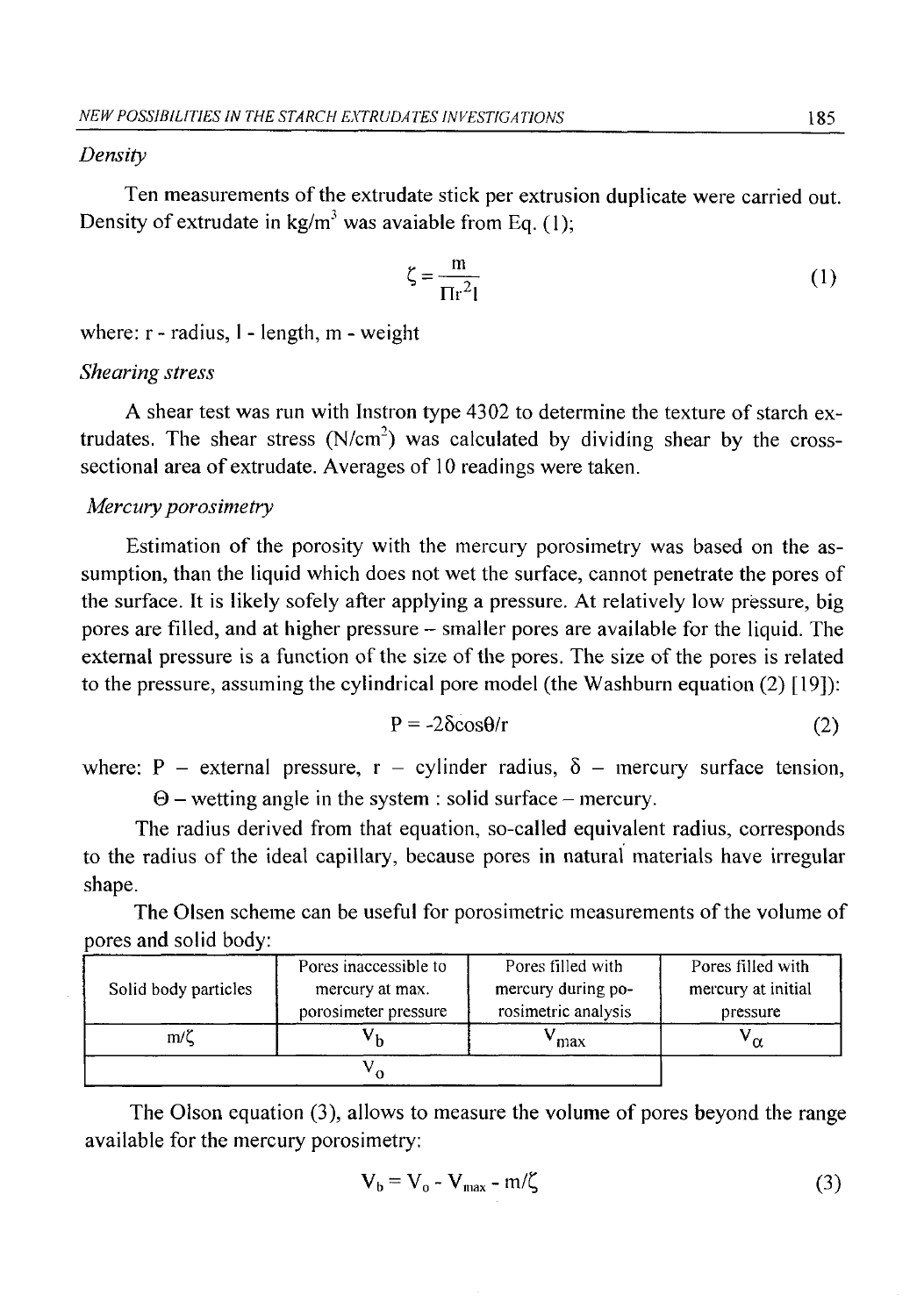where:  $V_b$  – pore volume below the range,  $V_0$  – volume not taken by mercury, at the initial pressure of the porosimeter,  $V_{max}$  – volume of mercury forced at the maximum pressure, m - sample weight,  $\zeta$  - sample density measured pycnometrically.

The Carlo Erba 2000 Hg intrusion porosimeter ,compled with the Carlo Erba CUT/HEC 960 computer (Carlo Erba Strumentazione, Rodano, Italy), was used in the determination of the pore radius distribution.

One gram of  $\leq 0.2$  mm air-dried extrudate or whole samples were used; outgassing for 24 h was performed before measurements.

To find a link between intrusion pressure and pore radius a cylindrical shape of pores was assumed in the calculations, and a surface tension value for Hg of 0.48 N/m extrudate contact angle of 141° were used in the Laplace equation. The pressure varied from 100 kPa to 200 MPa, and corresponded to a pore radius range from 3.6 nm to  $7.5 \mu m$ .

# **Results and discussion**

Internal porosity (TP) of extrudates evaluated by the mercury porosimeter

Not too much attention was paid to the analysis of the micropores, which appear in air cell walls. Their sizes ranged from tenth parts of a microne to several micrones. Their size and distribution depended on the extrusion variables and feed composition. Increased fiber content in corn feed increased the number of apertures in cell walls and reduced big air cells. Thus, the expansion ratio reduced with the fiber addition [9, 11].

In corn meal extrudates with 10-30 % of wheat bran addition, in air cell walls an abundance of spherical particles was observed [11]. According to Abdel-Aal E.-S.M. et al., after coarse grinding the extrudates turned into micro-flakes distinctly different in size, thickness, and appearance [1].

**Table 1**

| Sample | Barrel<br>temp.   | Feed<br>moisture | Expansion<br>ratio | Density              | Shearing<br>stress | Total porosity<br>1%] |          |
|--------|-------------------|------------------|--------------------|----------------------|--------------------|-----------------------|----------|
|        | $\rm [^{\circ}C]$ | [%]              |                    | [kg/m <sup>3</sup> ] | N/cm <sup>2</sup>  |                       | $N^{**}$ |
|        | $80 - 170$        | 10.50            | 6.10               | 51.94                | 4.03               | 14.42                 | 2.87     |
|        | $80 - 160$        | 19.50            | . 86               | 365.14               | 301.93             | 4.30                  | 3.29     |

**Effect of extrusion variables on physical and textural properties of potato starch products**

**N\* - natural extrudate,**

**M\*\* - ground extrudate.**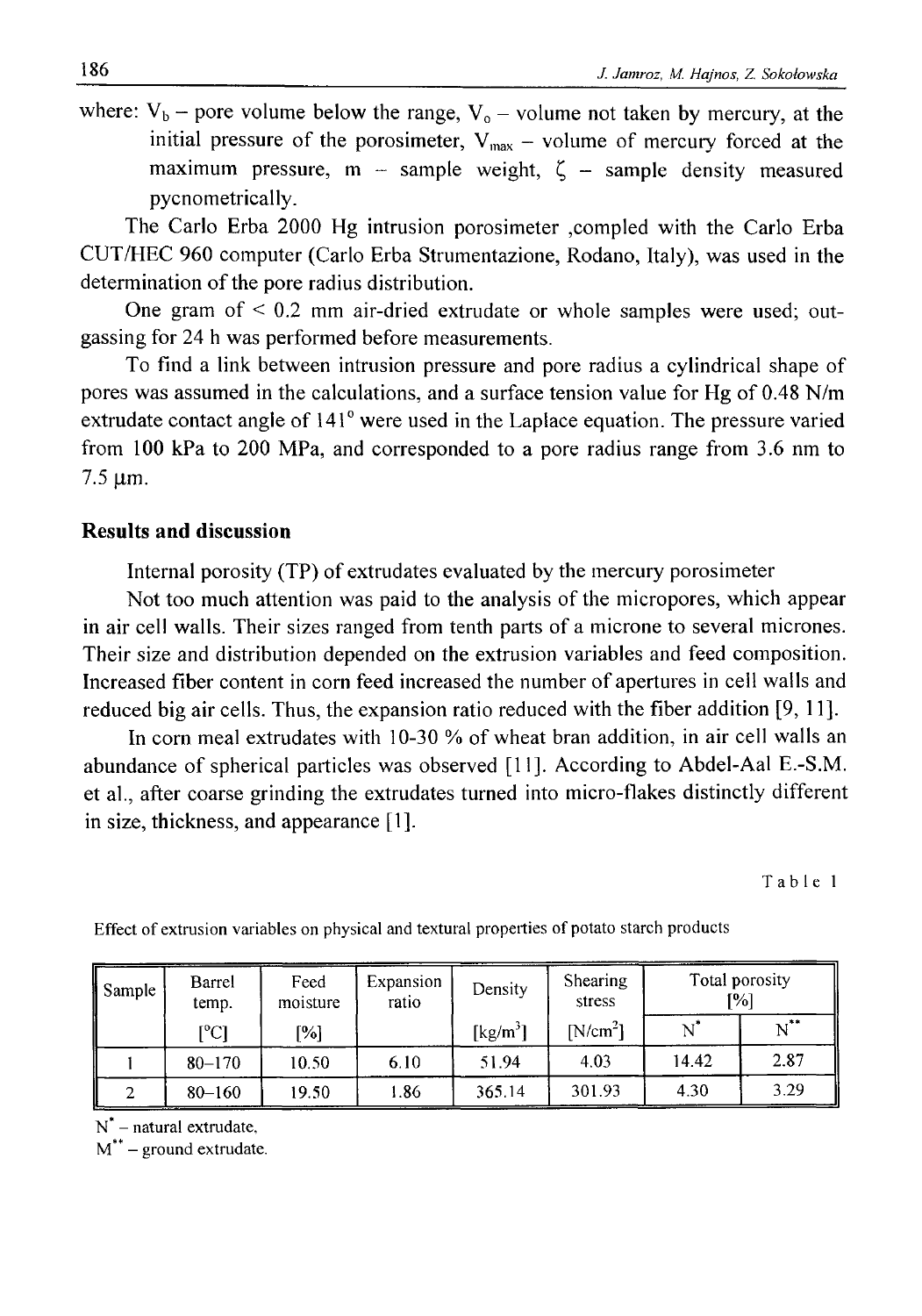Microstructure of natural and ground potato extrudates was analysed with the mercury porosimeter. The extrudate porosities (TP), calculated under assumption of cylindrical pore model, depended on the expansion ratio. That dependence was more straighforward for the natural extrudate samples (Tab. 1).

Grinding of the samples clearly reduced the porosityand the TP distribution making it practically independent of the expansion ratio. The TP of the natural samples ranged from about 4 % to 15 %, and these of the ground samples ranged from about 2.5 % to 3.5 %.

The link between the amount of pores and their radius is illustrated by the cumulation curve (integral) (Fig. 1) and pore size distribution curve (PSD) (Fig. 2). Fig. 2 shows the PSD curves for selected ground extrudate samples (1M and 2M). Their character is similar indicating a low porosity of the material despite of the expansion ratio. The PSD of the natural extrudate (Fig. 2; IK and 2K) samples shows a broad



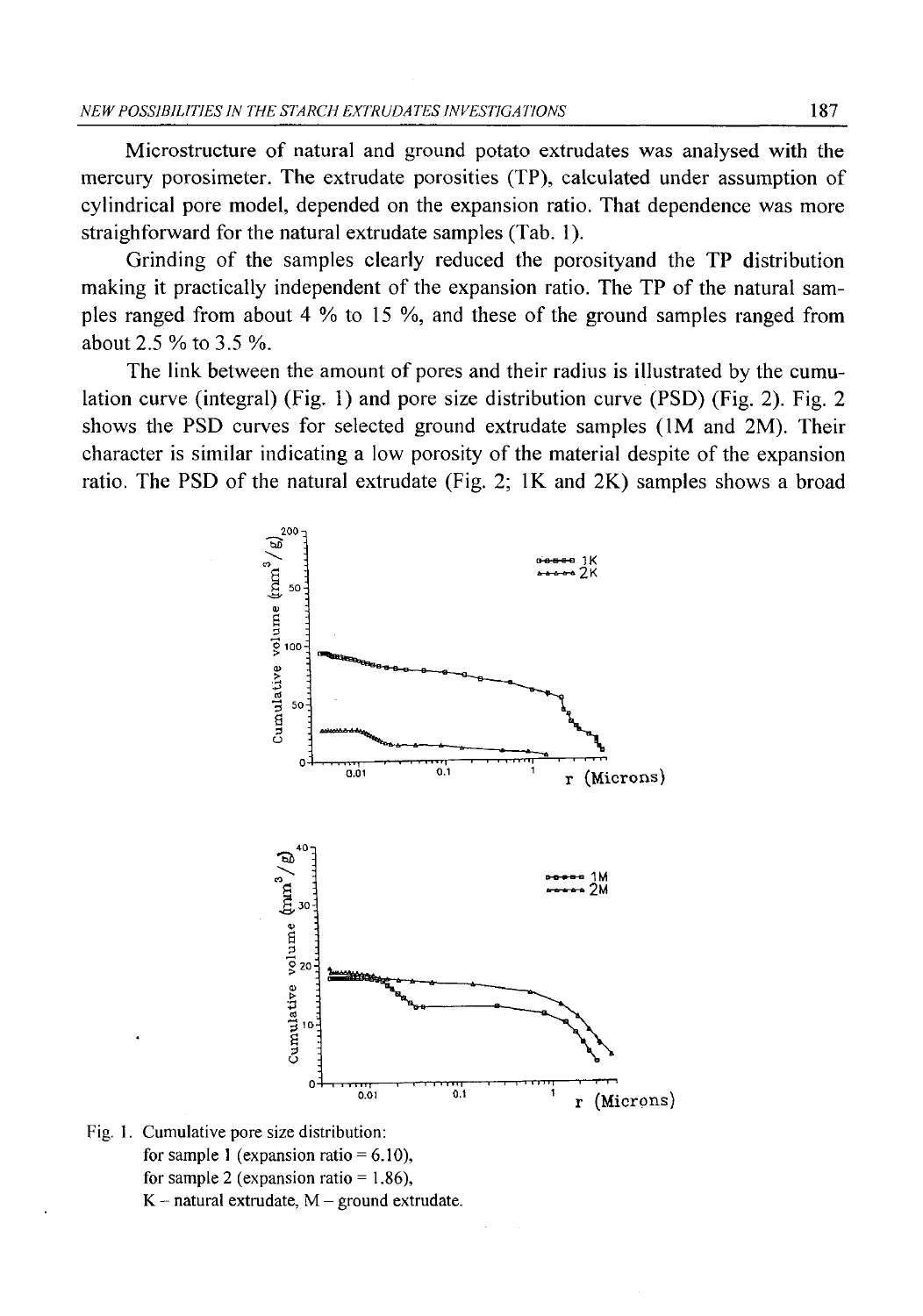distribution indicating their porous structure. In samples 1, a small number of pores with the radius ranging from 0.01  $\mu$ m to 5.5 x 10<sup>-2</sup>  $\mu$ m was observed, and this range, in sample 2, was wider (Fig. 1 sample 1K and Fig. 2 sample 2K).

The grinding of the highly expanded product maight cause pore vanishing of the range below 1 um.

In the sample of high density (Fig. 2, sample 2) pores below  $0.01 \mu m$  were observed, which to a certain degree, could constitute the reflection of the micropores in the native material.

The extrusion conditions might influence the microporosity changes in the range



**Fig. 2. Pore size distribution:**

**for sample 1 (expansion ratio = 6.10), for sample 2 (expansion ratio = 1.86),**  $K$  – natural extrudate,  $M$  – ground extrudate.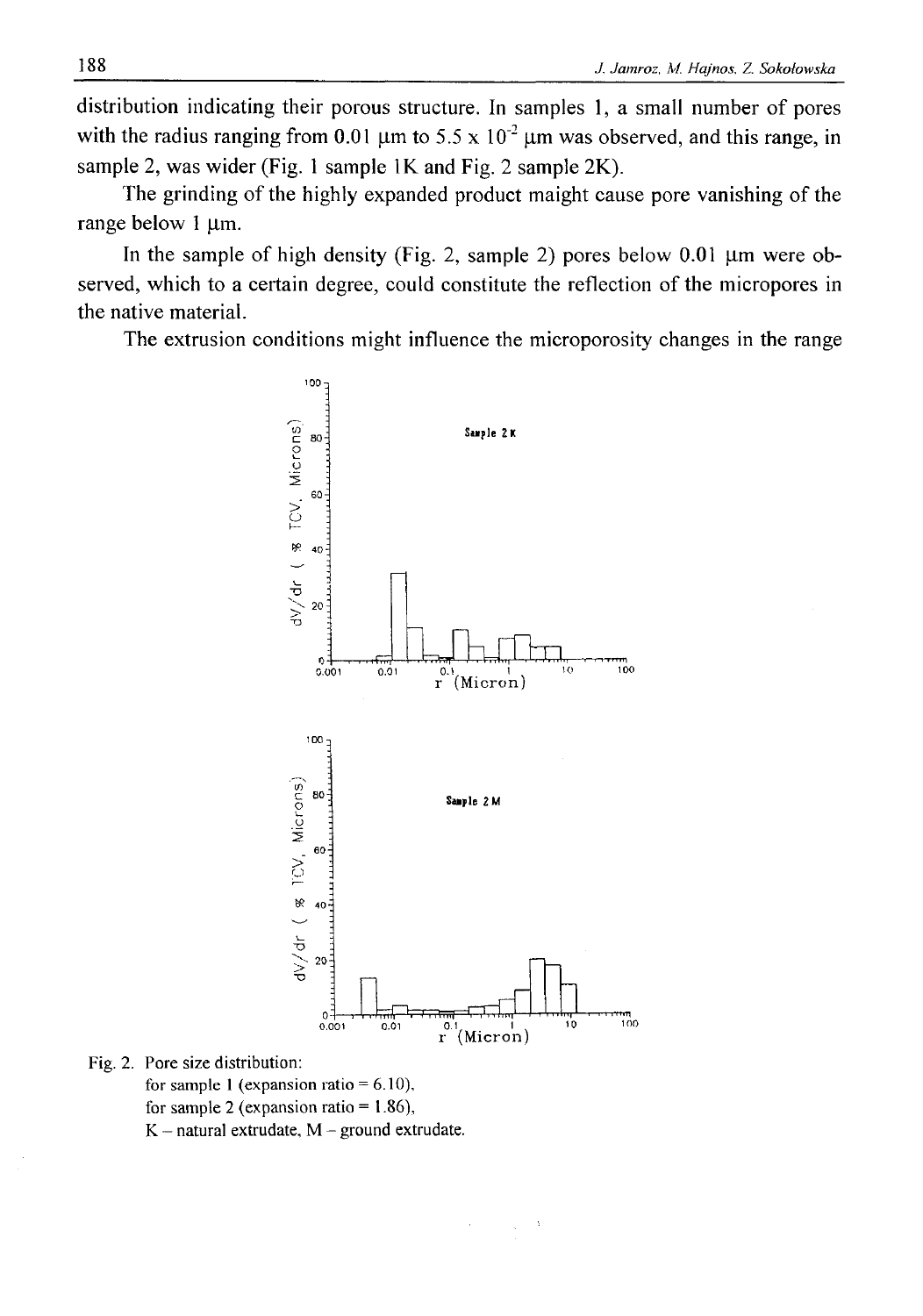from 3.6 nm to 7.5  $\mu$ m. Relatively high TP values were noted in the samples of natural extrudates (14.42 %) (Fig. 1, sample IK) , and in the most dense sample (Fig. 2 sample 2K and sample 2M), the TP  $(4.30\%)$  was close to that of the ground sample  $(3.29$ %). In the sample with high expansion (1), usually containing big air pockets, relatively the lowest internal porosities were observed, which could due to the smooth surface of the puffed extrudates.

In the analysed sample, higher content of pores with the radius of over  $1 \mu m$ , as well as small content of pores with the radius of 5.5 x  $10^{-3}$   $\mu$ m to 5.5 x  $10^{-1}$   $\mu$ m were observed.

The samples with decreasing expansion ratio, the contained the highest number of pores with the radius below 1  $\mu$ m up to 0.1  $\mu$ m.

### **Conclusion**

The microstructure of the extrudate is reflected in both the expansion and the physical strength of products. The shear stress of the extruded starch products were inversely proportional to the expansion volume.

The total porosity, pore size distribution and cumulative curve were significantly lower for the ground extrudates as compared with the natural material.

Highly expanded samples showed lower internal porosity. One could can conclude that after the radial expansion, the cell walls remained smoother. In extrudates of increasing density, greater number of micropores was noted.

Extrudates were made in Departament of Food Enginering of the Agriculture University in Lublin, Poland.

#### **REFERENCES**

- **[1] Abdel-Aal E.-S.M., Sosulski F.W., Adel A., Shehata Y., Youssef M.M., Ibave J.L.: Lebensm.-Wiss. Technol., 25, 1992,21-25.**
- **[2] Barrett A.M., Peleg M.: J. Food Sci., 57, 1992, 146-148, 154.**
- **[3] Chiang B.-Y., Johnson J.A.: Cereal Chem., 54, 1977, 436-443.**
- **[4] Chinnaswamy R., Hanna M.A.: J. Food Sci., 53, 1988, 834-836, 840.**
- **[5] Chinnaswamy R., Hanna M.A., Zobel H.F.: Cereal Foods World, 34, 1989, 415-422.**
- **[6] Cohen S.H., Voyle C.A.: Food Microstructure, 6, 1987, 209-211.**
- **[7] Grundas S., HnilicaP.: Zesz. Probl. Post. Nauk Roln., 304, 1985, 113-121.**
- **[8] Guy R.C.E., Horne A.W.: Food Structures Its Creation and Evaluation. M.V. Blanshard and J.R. Mitchell, eds. Butterworths: London. 1988, pp. 331-349.**
- **[9] Jin Z., Hsieh F., Huff H.E.: Cereal Chem., 71, 1994, 227-234.**
- [10] Liang M., Hsieh F, Huff H.E., HU L.: J. Food Sci., 59, 1994, 890-894.
- **[11] Lue S., Hsieh F., Peng I.C., Huff H.E.: Lebensm. -Wiss. Technol., 23, 1990, 165-173.**
- **[12] Mościcki L.: Post. Techniki Przetw. Rolno Spożyw., 1, 1994, 46**